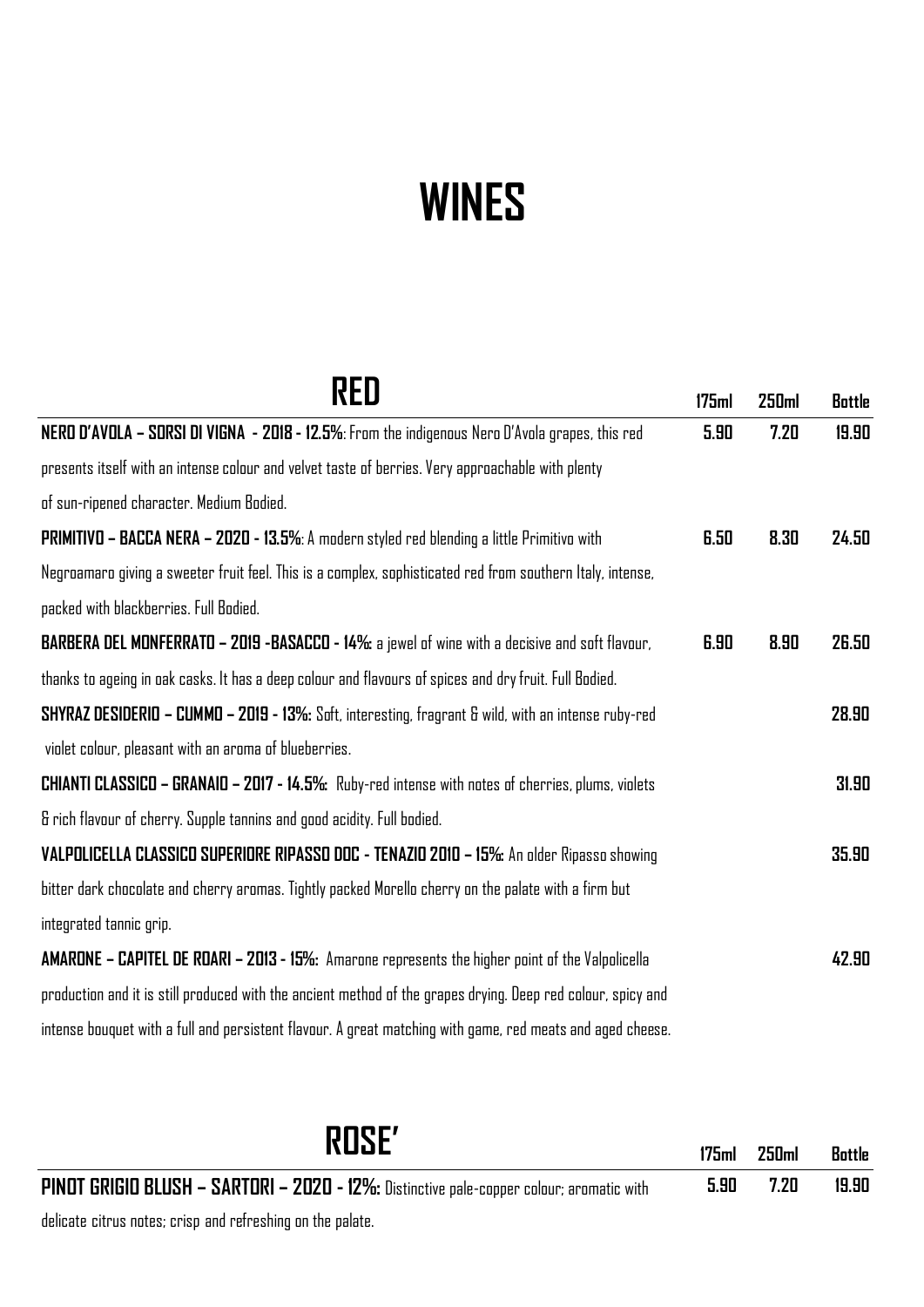| <b>WHITE</b>                                                                                                 |       |              |        |
|--------------------------------------------------------------------------------------------------------------|-------|--------------|--------|
|                                                                                                              | 175ml | <b>250ml</b> | Bottle |
| PINOT GRIGIO - BORGO BOSCHETTO - 2020 - 12.5%: Light yellow colour in aroma and taste apple pear             | 5.90  | 7.20         | 19.90  |
| apricot peach in the background strongly marked citrus fruit notes of honey stone grass straw gooseberry     |       |              |        |
| well balanced high acidity crisp mineral. MEDIUM DRY                                                         |       |              |        |
| PIEMONTE CORTESE - IL ROCCHIN - 2020 - 12%: is a white grape variety most famously associated with           | 6.50  | 8.30         | 24.50  |
| the crisp lime-scented wines of Gavi. The variety is known for its bracing acidity & its ability to retain   |       |              |        |
| freshness even when grown in warm environments. Apple, peach flavours.                                       |       |              |        |
| <b>SAUVIGNON BLANC - PECOL- 2020 - 12.5%:</b> A nostalgic style of Sauvignon where the cut grass             | 6.90  | 8.90         | 26.50  |
| flavours are honed back to reveal ripe lemon, lime, yellow pepper and gooseberry.                            |       |              |        |
| GAVI DI GAVI - IL ROCCHIN - 2020 - 12%: It is noted for its bone-dry character and crisp, flinty & fresh     |       |              | 29.90  |
| acidity, Offering delicate aromas reminiscent of white flowers, lemons, green apples and honeydew.           |       |              |        |
| <b>GRECO DI TUFO - DI MARZO - 2018 - 13%:</b> Lime and wild Mediterranean flowers on the nose, crisp flinty, |       |              | 31.90  |
| citrus and kiwi fruit with real depth and force. A statuesque, perfectly formed wine.                        |       |              |        |

| WINE OF THE MONTH                                                                                         |      | 250 <sub>m</sub> | <b>Bottle</b> |
|-----------------------------------------------------------------------------------------------------------|------|------------------|---------------|
| <b>VERDICCHIO - FRA' MORIALE - 2019 - 14%:</b> is a white wine grape variety that has been cultivated for | 6.90 | 8.90             | 26.50         |
| hundreds of years in the Marche region. Easy-drinking. Medium Dry                                         |      |                  |               |

## **BOLLICINE – SPARKLING WINES Glass Bottle**

|                                                                                                         | шаээ  | <b>UULLIC</b> |
|---------------------------------------------------------------------------------------------------------|-------|---------------|
| <b>PROSECCO MILLESIMATO DOC - CONTARINI - 2020 - 11%:</b> A vintage Prosecco delicate & slightly        | 6.90  | 25.90         |
| fruity. Extra-dry Prosecco with very fine bubbles                                                       |       |               |
| <b>PROSECCO BLUSH EXTRA DRY - CONTARINI - 11%:</b> smooth, delicate, with a pleasant acidity and        |       | 25.90         |
| abundant fruit notes, with a hint of strawberry.                                                        |       |               |
| <b>FRANCIACORTA DOCG BRUT SATEN MILLESIMATO 2013 - 12.5%:</b> Fine bubbles sparkling white              | 10.50 | 59.00         |
| wine, made in the same way as Champagne. Delicate wine with notes of toffee, apple and spiced fruit.    |       |               |
| <b>CHAMPAGNE - BOLLINGER SPECIAL CUVEE BRUT - 12%:</b> 60% Pinot Noir, 25% Chardonnay,                  |       | 69.00         |
| 15% Meunier. A beautiful aromatic complexity ripe fruit and spicy aromas hints of roasted apples, apple |       |               |
| compote and peaches. Bubbles like velvet, notes of fresh walnut.                                        |       |               |
| <b>CHAMPAGNE - KRUG GRAND CUVÉE REMIS - 12%:</b> Matured for seven years offering the unique            |       | 200.00        |
| experience of gold exotic full peach and floral bouquet. Tremendous impact, intensely fresh.            |       |               |